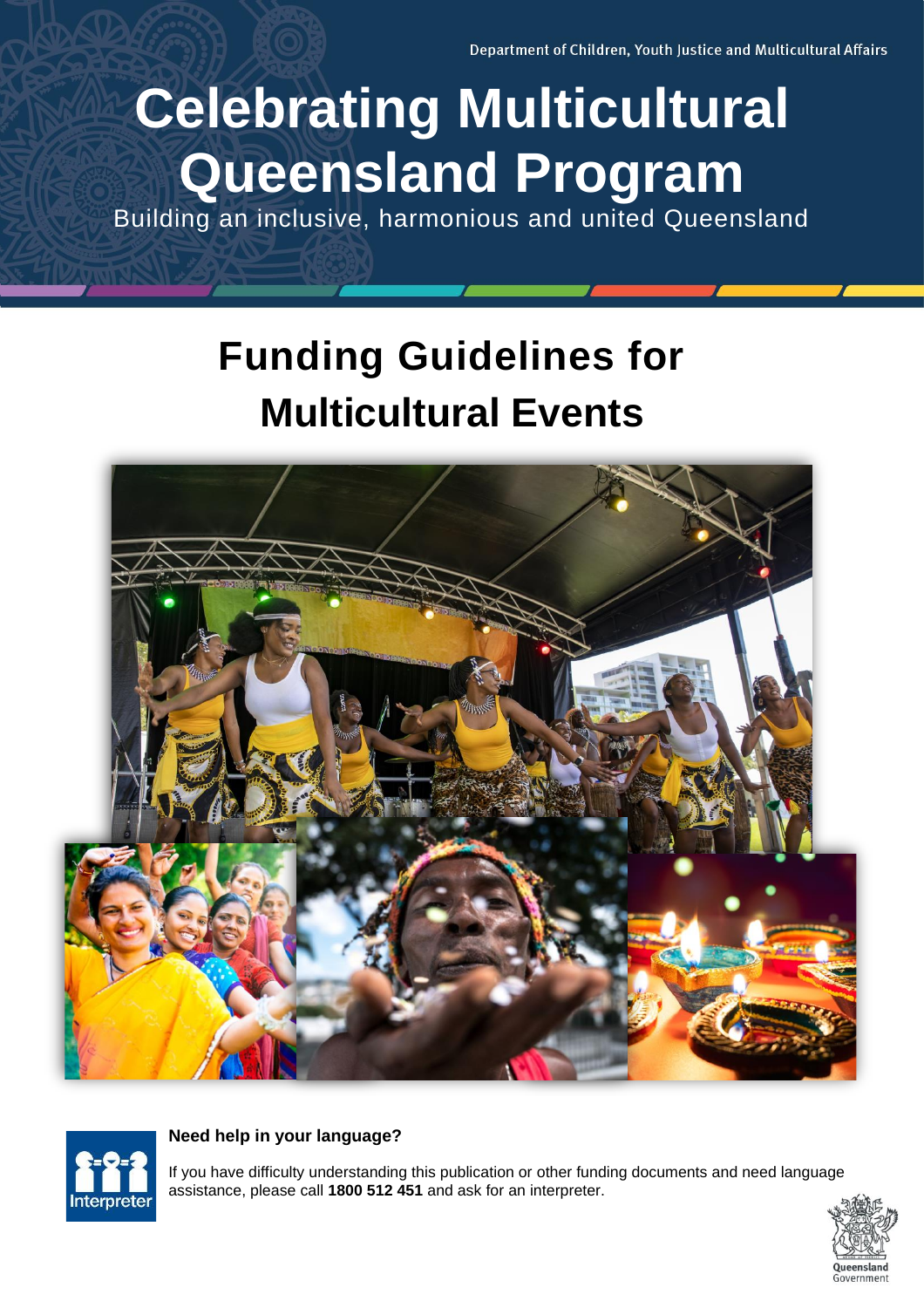## **Contents**

| 1. |                                                                                    |
|----|------------------------------------------------------------------------------------|
|    |                                                                                    |
| 2. |                                                                                    |
| 3. |                                                                                    |
| 4. |                                                                                    |
|    |                                                                                    |
|    |                                                                                    |
|    |                                                                                    |
|    |                                                                                    |
|    |                                                                                    |
| 5. |                                                                                    |
|    |                                                                                    |
|    |                                                                                    |
| 6. |                                                                                    |
| 7. |                                                                                    |
| 8. |                                                                                    |
| 9. |                                                                                    |
|    |                                                                                    |
|    |                                                                                    |
|    |                                                                                    |
|    |                                                                                    |
|    |                                                                                    |
|    |                                                                                    |
|    |                                                                                    |
|    | Events in Queensland, Best Practice Guidelines for event delivery in Queensland 12 |
|    |                                                                                    |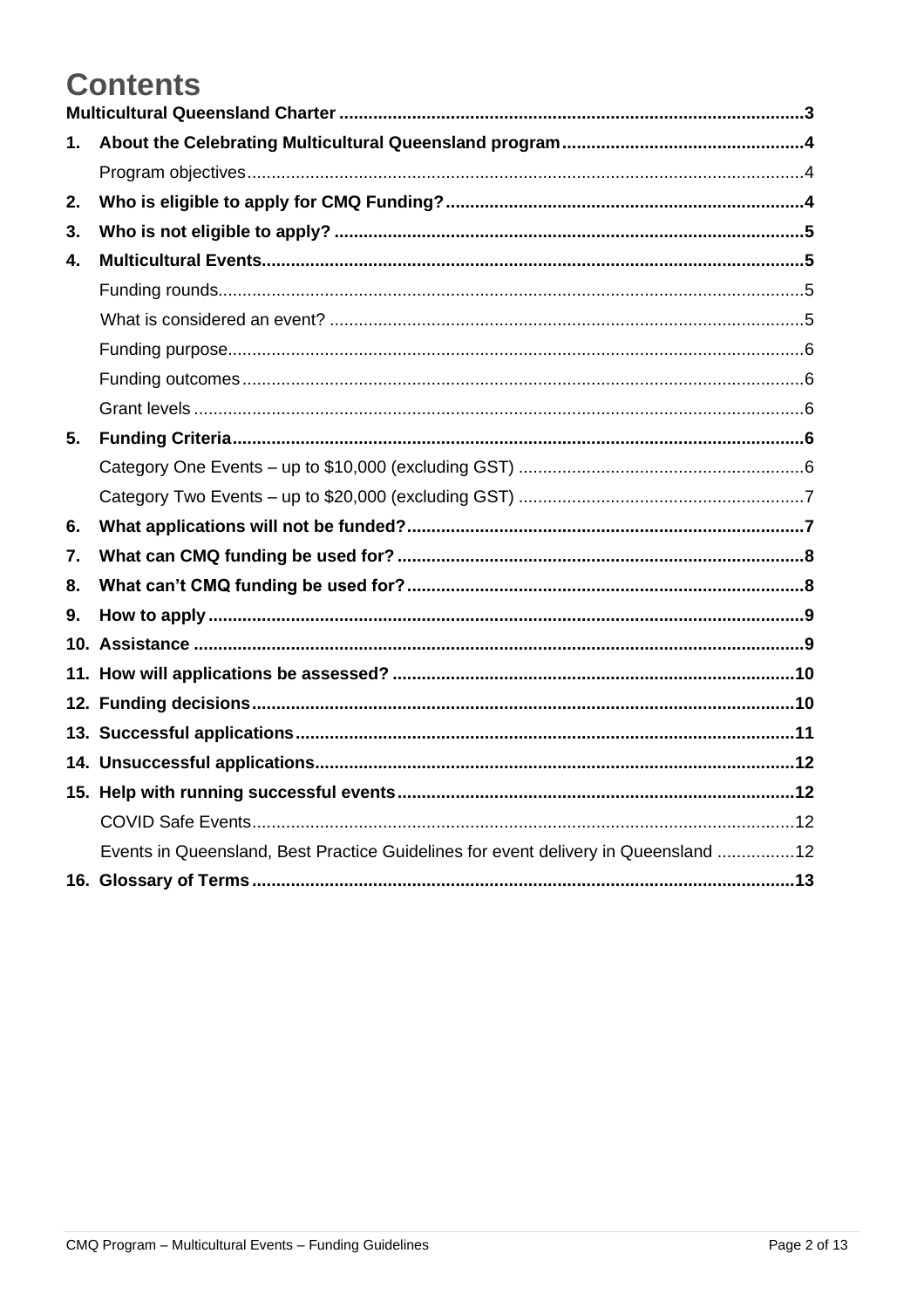## <span id="page-2-0"></span>**Multicultural Queensland Charter**

The *[Multicultural Recognition Act 2016](https://www.cyjma.qld.gov.au/multicultural-affairs/policy-governance/multicultural-recognition-act-2016)* recognises the valuable contribution of culturally diverse groups to the Queensland community, promotes Queensland as an inclusive, harmonious and united community, and ensures services provided by government are responsive to the cultural diversity of our communities including:

- honouring the Aboriginal peoples and Torres Strait Islander peoples, the First Australians, whose lands, winds and waters we all now share, and their ancient and enduring cultures;
- acknowledging the achievements of our forebears, coming from many backgrounds, and that bringing together the cultures of people from many backgrounds forms an integral part of Queensland's identity; and
- recognising that diversity deepens and enriches our community and provides an invaluable asset for Queensland's future.

The *Multicultural Recognition Act 2016* establishes the Multicultural Queensland Charter, which has the following principles:

- 1. A shared commitment to Queensland and Australia, and a free and democratic society governed by the rule of law, fosters a strong and unified community.
- 2. The people of Queensland come from many diverse backgrounds and have worked, and continue to work together to build a prosperous, fair and harmonious Queensland.
- 3. The people of Queensland should be able to express and celebrate, in a lawful way, their cultural, linguistic and religious diversity.
- 4. Equal rights and responsibilities under the law and equitable access to the services provided or funded by the government for all people of Queensland helps build a fair community.
- 5. A shared commitment, among members of the Queensland community, to mutual respect, fair treatment and valuing the diversity of peoples in the community fosters a caring, safe and inclusive community.
- 6. The creation of opportunities that encourage the full participation of people from diverse backgrounds in the cultural, economic, political and social life of Queensland helps build a prosperous state.
- 7. Sustained, respectful and inclusive engagement between all individuals, groups and the government are a basis for mutual understanding.
- 8. A unified and harmonious community promotes a sense of belonging among its people and builds community confidence and resilience.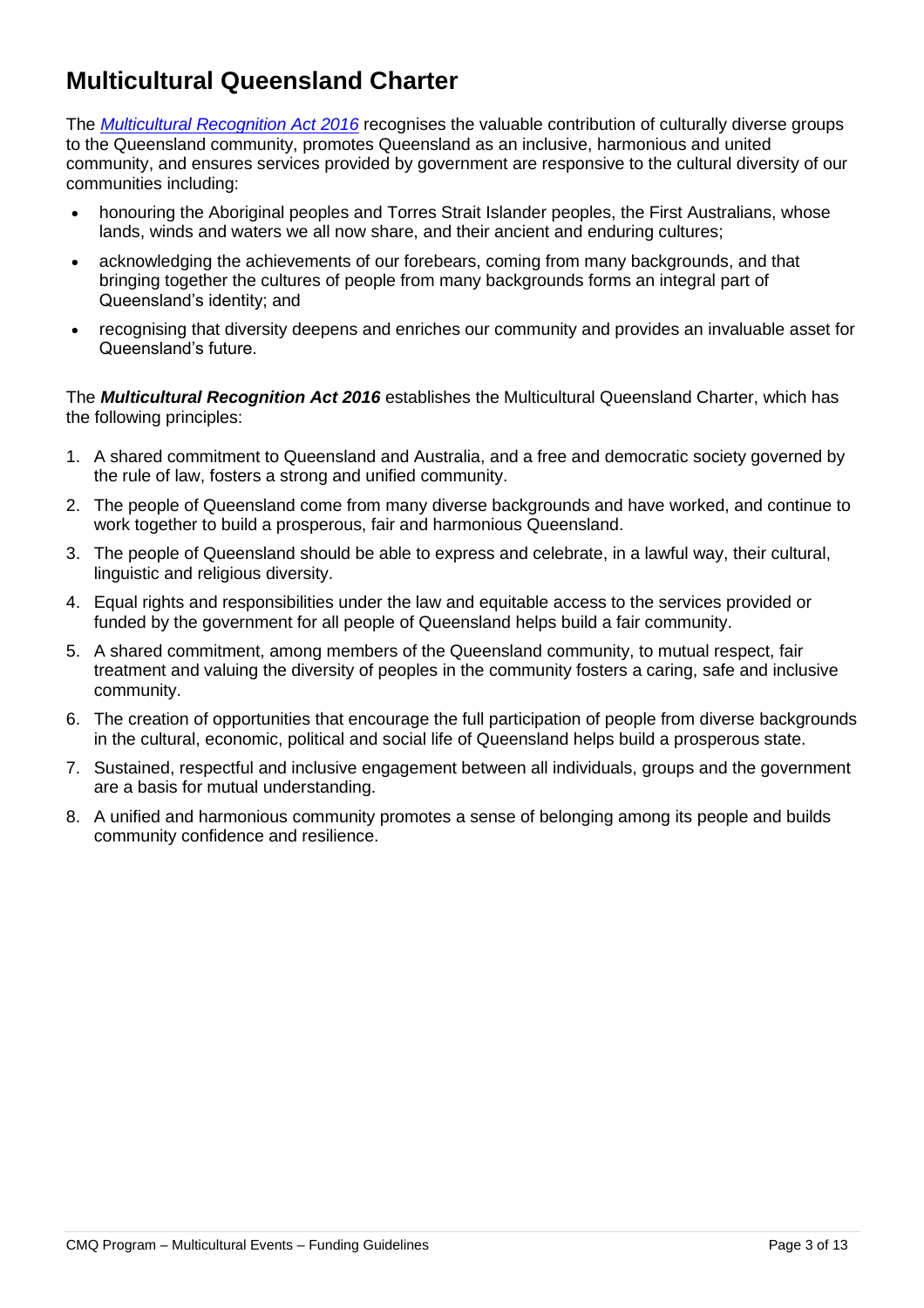## <span id="page-3-0"></span>**1. About the Celebrating Multicultural Queensland program**

The Celebrating Multicultural Queensland (CMQ) program provides funding towards multicultural events and projects that engage culturally diverse communities, groups and individuals, and the broader community, to partner and contribute to building an inclusive, harmonious and united Queensland.

The Department of Children, Youth Justice and Multicultural Affairs acknowledges the cultural diversity of First Nations peoples. However, for the purposes of these guidelines, the term 'culturally diverse' refers to people from migrant and refugee backgrounds, people seeking asylum and Australian South Sea Islander peoples.

#### <span id="page-3-1"></span>**Program objectives**

The objectives of the CMQ program, in alignment with the **Multicultural Queensland Charter**, is to provide funding towards events and projects that promote:

- Queensland's multicultural identity;
- intercultural connections and community participation;
- increased understanding between culturally diverse groups;
- increased opportunities to support the economic and social aspirations of people from culturally diverse backgrounds;
- increased community capacity to address emerging issues and foster access to services; and/or
- increased engagement of general community groups in connecting and welcoming people from culturally diverse backgrounds into a wide range of community activities.

## <span id="page-3-2"></span>**2. Who is eligible to apply for CMQ Funding?**

- **Not-for-profit/charitable organisations that are legally registered in Australia;**
- **Local Government bodies;**
- **State School P&C Associations;**
- **Charitable institutions; and**
- **Queensland Universities.**

#### **Eligible organisations must**:

- **have a registered and active Australian Business Number (ABN)** or hold an exemption from registration;
	- **If you are not incorporated or do not have an active ABN**, you can ask an eligible organisation to auspice your event. If successful in receiving funding, the auspicing organisation will be required to enter into a funding agreement, to receive the funds and to submit report/s.
- **have operations or deliver ongoing services in Queensland**;
- **hold public liability insurance** to the value of not less than \$10 million; or provide evidence of plans to obtain insurance to the value of not less than \$10 million to cover the proposed event; and
- **have no overdue reports**, or service delivery or performance issues for funding provided by the Department of Children, Youth Justice and Multicultural Affairs.
	- **Applications that have been submitted by funded organisations with overdue progress or acquittal reports at the time a funding round closes will not be considered for funding.**
	- If you are unsure if you have any overdue reports or would like to organise alternate arrangements, please email **MAfunding@cyjma.qld.gov.au** before the funding round closes.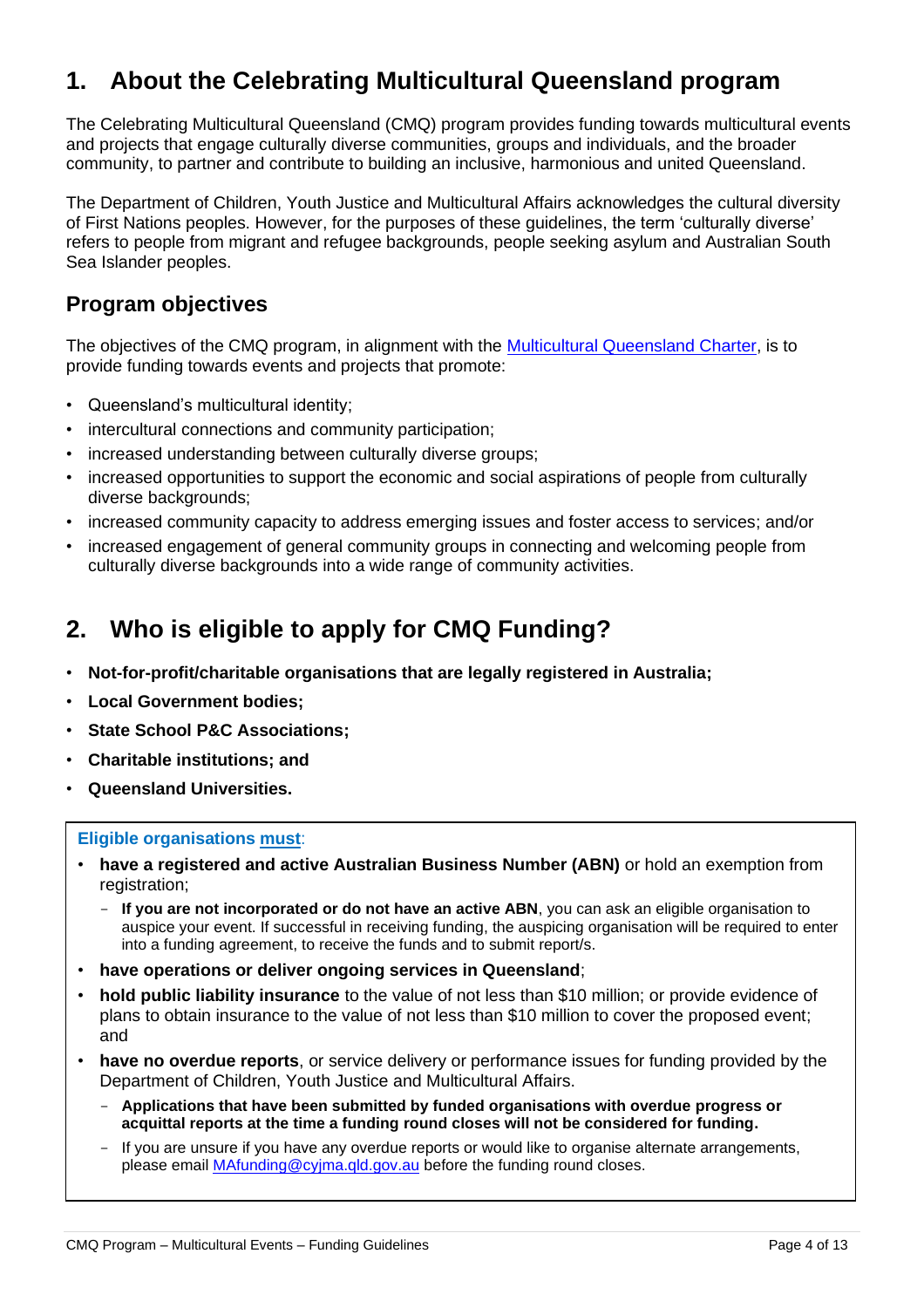#### **Eligible auspicing organisations must**:

- **have a registered and active ABN** or hold an exemption from registration;
- **have operations or deliver ongoing services in Queensland**;
- **hold public liability insurance** to the value of not less than \$10 million; and
- **have no overdue reports** or service delivery or performance issues for funding provided by the Department of Children, Youth Justice and Multicultural Affairs.

Refer to the [Glossary of Terms](#page-12-0) for more information.

## <span id="page-4-0"></span>**3. Who is not eligible to apply?**

- Individuals or commercial entities;
- Queensland State Schools;
- Queensland Government departments, agencies and statutory authorities;
- Australian Government departments, agencies and statutory authorities; and
- Organisations based outside of Queensland who do not provide services in Queensland

## <span id="page-4-1"></span>**4. Multicultural Events**

#### <span id="page-4-2"></span>**Funding rounds**

Funding rounds for Multicultural Events will **open on 1 June and close on 13 July each year** for events to be delivered in the following calendar year, for example:

- **Funding round opening on 1 June 2022 is for events to be delivered in 2023**
- **Funding round opening on 1 June 2023 is for events to be delivered in 2024**.

Funding rounds for multicultural projects open on 1 October each year. If you are looking for funding for a project, you can visit the website at [www.cyjma.qld.gov.au/cmq-program](http://www.cyjma.qld.gov.au/cmq-program) for more information.

#### <span id="page-4-3"></span>**What is considered an event?**

- A festival that showcases the cultures and traditions of multiple cultural groups to enhance appreciation and recognition of the diverse cultures in Queensland and promote community awareness about the benefits of multiculturalism.
- A cultural event that celebrates the traditions of people from a particular cultural group or community, together with the wider community; usually held on a date of cultural significance or as a celebration of cultural heritage.

Partnerships between organisations in the delivery of events is encouraged, especially for events with plans to involve multiple community groups or events that are similar to others being held in the same location. Partnerships are important for fostering innovation, cross-cultural collaboration and whole-ofcommunity engagement in building an inclusive, harmonious and united Queensland.

To explore partnering opportunities with community associations, cultural groups, and community organisations across Queensland, you can visit the My Community Directory website at [www.mycommunitydirectory.com.au/Queensland,](http://www.mycommunitydirectory.com.au/Queensland) or the Multicultural Resource Directory at [https://www.cyjma.qld.gov.au/multicultural-affairs/multicultural-communities/queensland-multicultural](https://www.cyjma.qld.gov.au/multicultural-affairs/multicultural-communities/queensland-multicultural-resource-directory)[resource-directory.](https://www.cyjma.qld.gov.au/multicultural-affairs/multicultural-communities/queensland-multicultural-resource-directory)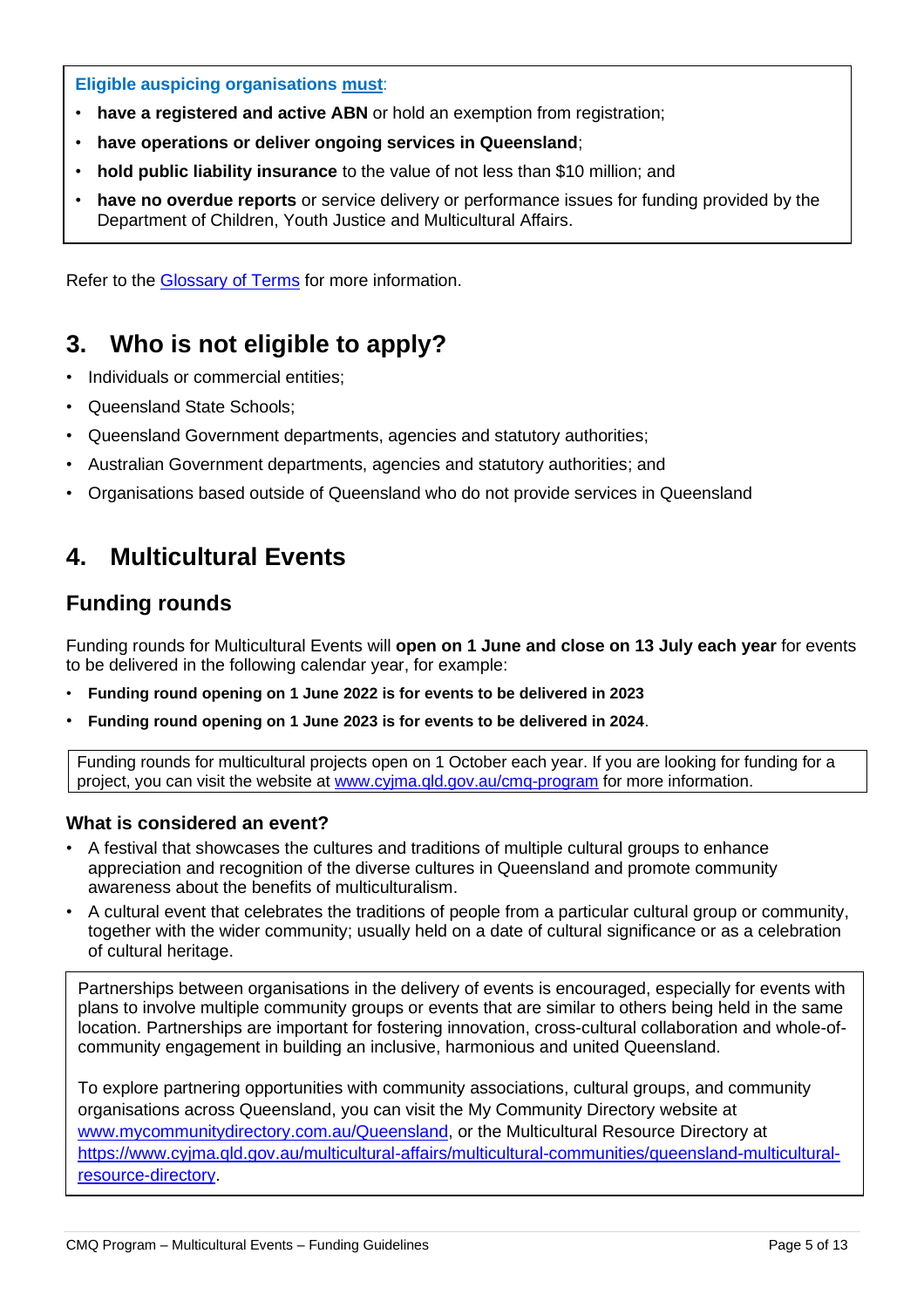### <span id="page-5-0"></span>**Funding purpose**

**To promote intercultural connections and inclusion** – bringing together the cultures of people from many backgrounds forms an integral part of Queensland's identity. Events should aim to build capacity to promote and celebrate the benefits of multiculturalism, supporting inclusive, harmonious and united communities.

#### <span id="page-5-1"></span>**Funding outcomes**

Events funded under the CMQ program will:

- welcome people from culturally diverse backgrounds into communities and to increase their sense of belonging;
- promote an increased understanding of the diversity of small and emerging communities and new arrivals across the wider community; and/or
- celebrate, promote and increase opportunities for intercultural connections within local communities and the wider community.

#### **Grant levels**

The maximum grant levels are:

- **Up to \$10,000** (excluding GST) for **Category One events** (refer to Section 5 for funding criteria).
- **Up to \$20,000** (excluding GST) for **Category Two events** (refer to Section 5 for funding criteria).

Applications **must demonstrate** that the event will engage people who identify as being from diverse cultural, religious and linguistic backgrounds, specifically people from migrant and refugee backgrounds, people seeking asylum, and Australian South Sea Islander peoples, as the target audience/participants for the event, including contributing towards the planning and delivery process.

## <span id="page-5-2"></span>**5. Funding Criteria**

#### <span id="page-5-3"></span>**Category One Events – up to \$10,000 (excluding GST)**

| <b>Mandatory Criteria</b>                                                               | Demonstrates how the event will align with the Multicultural Queensland<br>٠<br>Charter, promoting:<br>- improved intercultural understanding;<br>engagement among people from diverse cultural groups; and<br>- an inclusive and welcoming Queensland.<br>Presents a justified and realistic budget.<br>Must be open to the general public, in a public venue. |
|-----------------------------------------------------------------------------------------|-----------------------------------------------------------------------------------------------------------------------------------------------------------------------------------------------------------------------------------------------------------------------------------------------------------------------------------------------------------------|
| <b>Desirable Criteria</b><br>(Not essential, but will<br>strengthen the<br>application) | Demonstrates practical strategies to strengthen the event's funding base to<br>٠<br>increase sustainability, such as alternative or additional sources of funding.<br>Demonstrates a financial contribution (either cash or in-kind) from the<br>applicant organisation and other sources.                                                                      |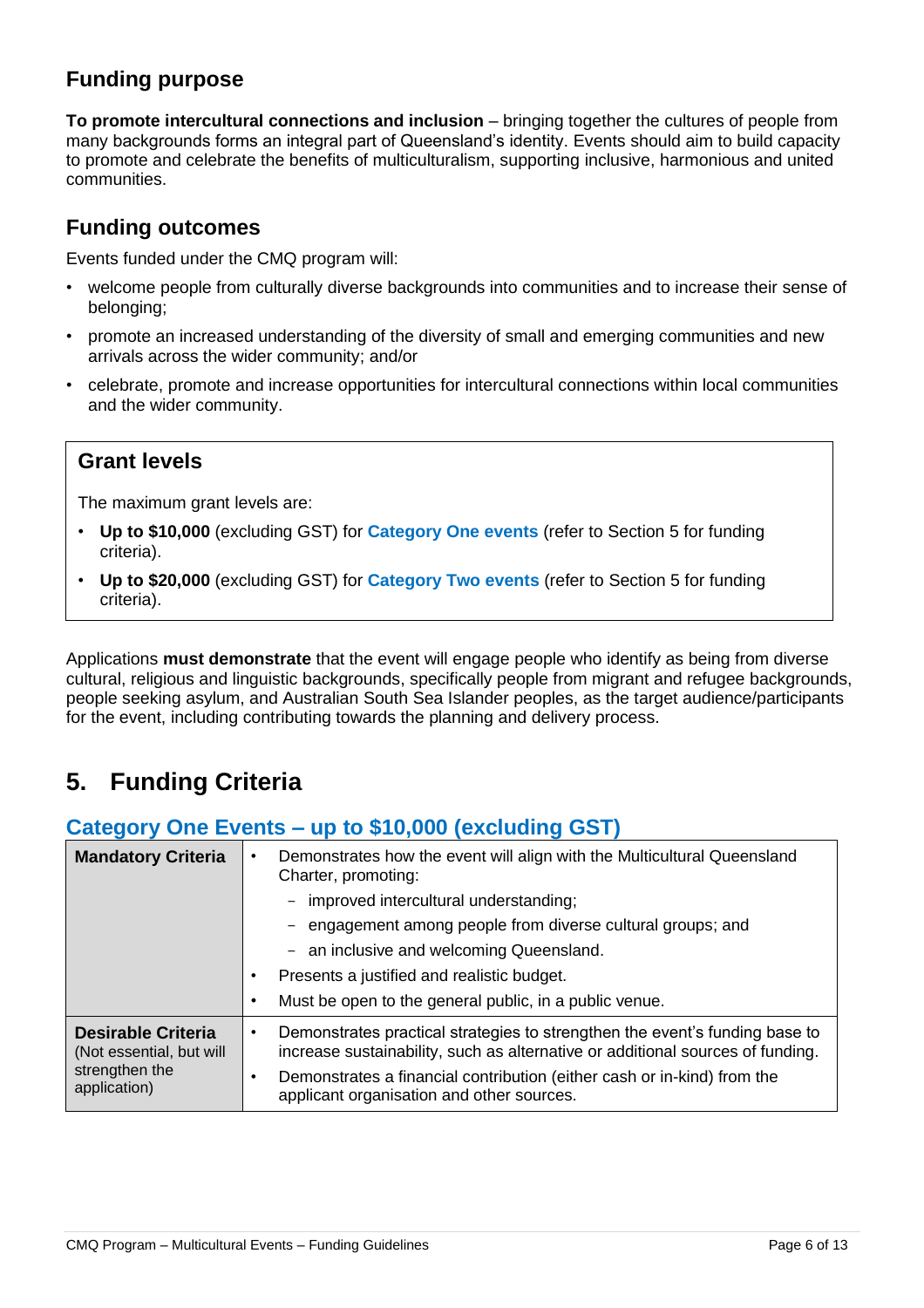#### <span id="page-6-0"></span>**Category Two Events – up to \$20,000 (excluding GST)**

| <b>Mandatory Criteria</b>                                               | A large scale/established event that has been undertaken:<br>٠                                                                                                                                        |
|-------------------------------------------------------------------------|-------------------------------------------------------------------------------------------------------------------------------------------------------------------------------------------------------|
|                                                                         | - annually in the past five years; or                                                                                                                                                                 |
|                                                                         | biennially in the past six years.                                                                                                                                                                     |
|                                                                         | Has an average attendance of:                                                                                                                                                                         |
|                                                                         | 8,000 or more (for events in Brisbane, Logan and Gold Coast regions);<br>or                                                                                                                           |
|                                                                         | 5,000 or more (for events outside of Brisbane, Logan and Gold Coast).                                                                                                                                 |
|                                                                         | Demonstrates strong community support, and how the event will align with<br>the Multicultural Queensland Charter, promoting:                                                                          |
|                                                                         | - improved intercultural understanding;                                                                                                                                                               |
|                                                                         | increased engagement among diverse cultural groups; and                                                                                                                                               |
|                                                                         | an inclusive and welcoming Queensland.                                                                                                                                                                |
|                                                                         | Demonstrates the event engages people from multiple cultural groups in the<br>planning and delivery process and are actively involved in the event.                                                   |
|                                                                         | Presents a justified and realistic budget with financial contribution (both<br>$\bullet$<br>cash and in-kind) from the applicant organisation and other sources.                                      |
|                                                                         | Must be open to the general public, in a public venue.<br>$\bullet$                                                                                                                                   |
| <b>Desirable Criteria</b><br>(Not essential, but will<br>strengthen the | Demonstrates practical strategies to strengthen the event's funding base to<br>٠<br>increase sustainability and to support future expansion, such as alternative<br>or additional sources of funding. |
| application)                                                            | Demonstrates practical strategies to mentor new and emerging associations<br>٠<br>to build their event and volunteer management capabilities.                                                         |
|                                                                         |                                                                                                                                                                                                       |

**Funding rounds under the CMQ program are extremely competitive due to the high volume of applications received. Applicants are encouraged to seek funding for their events from multiple sources.** 

## <span id="page-6-1"></span>**6. What applications will not be funded?**

- Applications that **fail to address the program objectives, purpose and mandatory criteria**.
- **An application seeking funding for multiple events**. For example, an application seeking funding for a New Year event, a Spring Festival and a football tournament. A separate application must be submitted for each individual event.
- An application for a scheduled event that is already **receiving funding under the CMQ program.**
- Events that have a **focus on competitions, commercial or fundraising activities**.
- Events that have the **sole focus of celebrating an anniversary or milestone of the applicant organisation** or **a celebration for the applicant organisation's clients** – this is considered the responsibility of the applicant organisation**.**
- Events held **outside of Queensland**.
- Events that have been **fully funded by another funding agency**.
- **Conferences, research** and **academic studies**.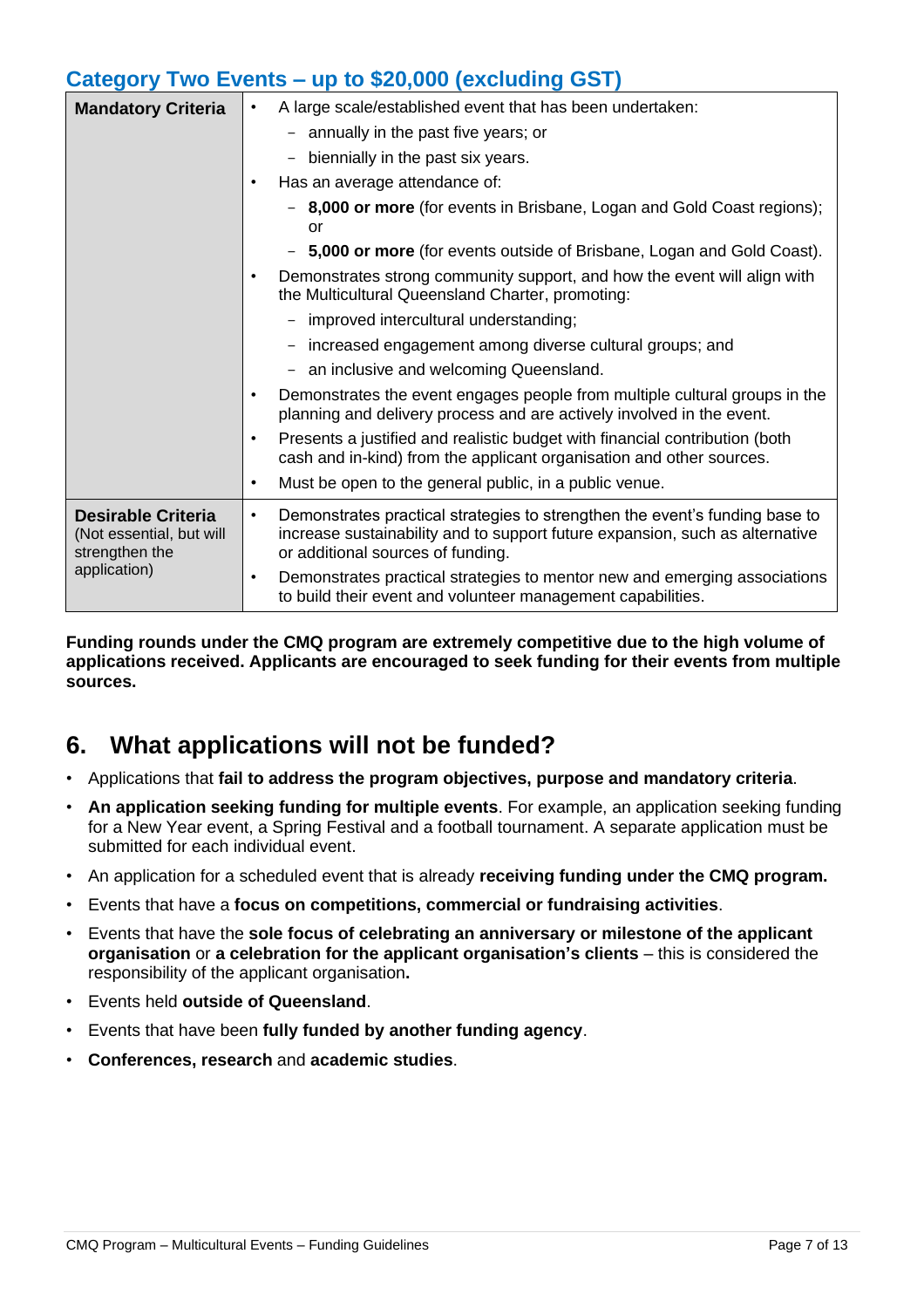## <span id="page-7-0"></span>**7. What can CMQ funding be used for?**

- **Non-recurrent salaries and on-costs** for fixed term or short-term/casual workers for the purpose of the event delivery – capped at 50% of the funding sought from the CMQ program*.*
- **Equipment hire** capped at up to \$5,000 of the funding sought from the CMQ program*.*
- **Venue hire** capped at up to \$5,000 of the funding sought from the CMQ program*.*
- **Advertising and marketing** of the event capped at up to \$3,000 of the funding sought from the CMQ program.
- **Food and Catering** capped at up to \$1,000 of the funding sought from the CMQ program*.*
- **Transport hire** to reduce barriers for people to attend the event capped at up to \$500 of the funding sought from the CMQ program.
- **Performers and musicians.**
- **Costs of materials** that are required for the event.
- **Security.**
- **Rubbish removal and cleaning.**
- **Other administration.**

## <span id="page-7-1"></span>**8. What can't CMQ funding be used for?**

- **Capital expenditure** for equipment or assets of any kind, for example:
	- the purchase, repair, extension or renovation of buildings; and
	- the purchase of:
		- o motor vehicles;
		- o stage/venue equipment;
		- o musical instruments;
		- o costumes or uniforms;
		- o office equipment such as computers and photocopiers; and
		- o devices of any kind.
- **Accommodation costs.**
- **Website development or enhancement.**
- **Non justified travel costs**, including airfares, fuel, and event planning travel costs that do not align with reducing the barriers for people to attend the event
- **Recurrent costs**, for example:
	- ongoing staff costs;
	- established positions within the organisation; and
	- core functions of the organisation.
- **Prizes, trophies, awards, donations, gifts or souvenirs.**
- **Costs that are not essential or not related to the proposed event.**
- **Retrospective funding** for event activities already underway or delivered.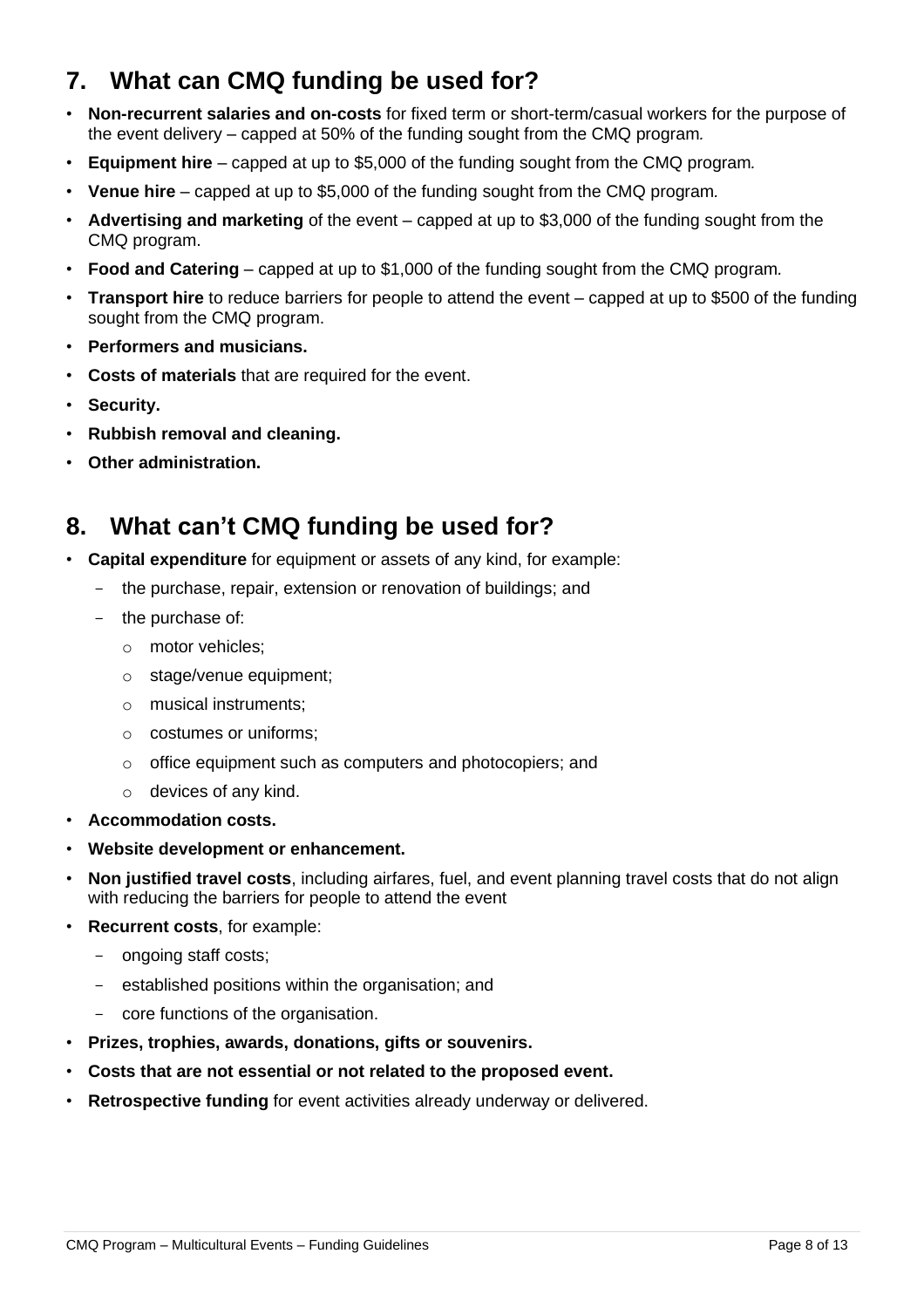## <span id="page-8-0"></span>**9. How to apply**

- **Ensure you carefully read these guidelines** to determine whether your application meets the program requirements for events funding.
- **Submit your application online** through SmartyGrants at [https://maq.smartygrants.com.au.](https://maq.smartygrants.com.au/)
	- Visit the CMQ program website at [www.cyjma.qld.gov.au/cmq-program](http://www.cyjma.qld.gov.au/cmq-program) for more information, including access to the application form, a help guide to assist you complete and submit your form, and contact details for any technical issues.
	- Ensure you start completing your application and seek supporting information early. This will ensure you have adequate time to gather information and supporting documentation to submit a completed application by the closing date.
- **Submit an Electronic Funds Transfer (EFT) form and Agreement to Issue Recipient Created Tax Invoice (RCTI) form (if registered for GST) as part of your application**.
	- To ensure funding is provided to successful applicants as quickly as possible after the funding announcement, EFT and RCTI forms are required to be uploaded as part of your application. **Submitting these forms does not guarantee your organisation will receive funding.**
	- The EFT form provides the department with the organisation's bank account details required for the direct deposit of the funds.
	- **If you are not registered for GST and are successful in receiving funding,** you are not required to complete the RCTI form and will instead be requested to provide an **invoice** for the approved funding amount. If you do not submit an invoice by the due date, you will be indicating that you are not accepting the funding and the offer may be withdrawn.

An acknowledgement email from SmartyGrants will be sent to you once you have successfully submitted your application. **If you do not receive an acknowledgement email, your application has not been submitted**. Check your application for errors and resubmit. If your application does not submit, contact SmartyGrants Technical Support on (03) 9320 6888.

**SmartyGrants will automatically close at 11.59pm on the closing date and will not allow applications past this time. Please ensure you allow adequate time to submit your application. Applications and supporting documentation will not be accepted after this time to ensure fairness to all applicants.**

## <span id="page-8-1"></span>**10. Assistance**

If after reading these guidelines you still have questions, you can contact the Department of Children, Youth Justice and Multicultural Affairs by email at [MAfunding@cyjma.qld.gov.au.](mailto:MAfunding@cyjma.qld.gov.au)

If you need advice on grant design, writing assistance or one-on-one support, please contact Ms Carrie Barnett at Ethnic Communities Council of Queensland (ECCQ) on [carrieb@eccq.com.au.](mailto:carrieb@eccq.com.au) You can also visit ECCQ's website at [https://eccq.com.au/what-we-do/strengthening](https://eccq.com.au/what-we-do/strengthening-communities/community-sector-development/)[communities/community-sector-development/](https://eccq.com.au/what-we-do/strengthening-communities/community-sector-development/) to access online and easily accessible resources, and information on education workshops and funding readiness clinics.

If you need assistance with your SmartyGrants account, contact SmartyGrants Technical Support on (03) 9320 6888 or [service@smartygrants.com.au.](mailto:service@smartygrants.com.au) Support Desk Hours are from 9:00am to 5:00pm AEST, Monday to Friday.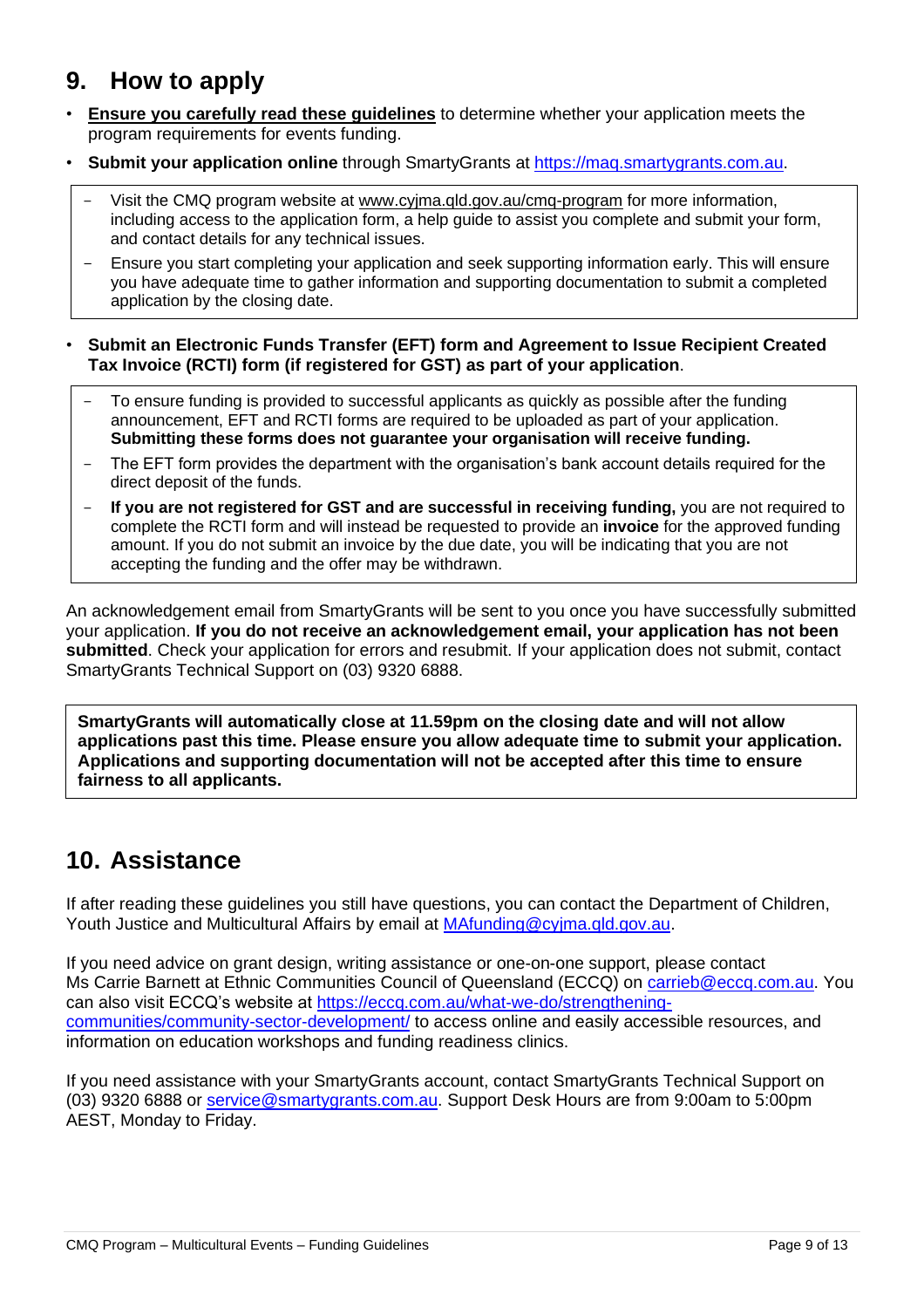## <span id="page-9-0"></span>**11. How will applications be assessed?**

An initial check will be conducted by the department to ensure eligibility of the applicant and to confirm the application aligns with the funding requirements.

Eligible applications will be progressed to an **independent Assessment Panel** who will assess each application against the following criteria:

- **Addressing the funding purpose, outcomes and mandatory criteria**
	- The extent to which the proposed event aligns with the funding purpose, one or more of the funding outcomes and addresses the mandatory criteria.

#### • **Benefits and delivery of the event**

- The application is inclusive, promotes intercultural connections, is clear about what the event is celebrating and its cultural significance, and demonstrates how the event is to be delivered.
- **Value for money/cost effectiveness**
	- The extent to which the event has been costed realistically (justification of budget items) and provides value for money, demonstrated in the event budget.
	- If a proposed event has obtained funding from other sources, these funds must be outlined in the proposed budget. Applicants may be asked to submit further details or provide clarification during the assessment process.

The Assessment panel will recommend funding allocations through a merit-based process, taking into consideration:

- how strongly the application addresses the above criteria;
- the applicant's capacity to plan and deliver the proposed event;
- the geographic and demographic spread of available funds;
- the in-kind and cash contributions committed by the applicant and/or level of funding obtained from other sources; and
- the justification of budget items.

## <span id="page-9-1"></span>**12. Funding decisions**

Funding outcomes for multicultural events under the CMQ program are expected to be announced by the Minister for Multicultural Affairs by 31 October each year.

All applicants will be notified by email of the outcome of their application. Refer to the website at [www.cyjma.qld.gov.au/cmq-program](http://www.cyjma.qld.gov.au/cmq-program) for relevant information and public notices.

**Due to the high demand, successful applicants may be offered a lower amount of funding than requested. In instances where the funding approved is less than the requested amount, negotiation of the event scope may be required to ensure the event is still viable with the funding offer.**

#### **Funding decisions are final and unsuccessful applications and funding amounts will not be re-considered.**

As the CMQ program is highly competitive, and funding is provided through a merit-based process, there is no guarantee that previous successful recipients will receive funding.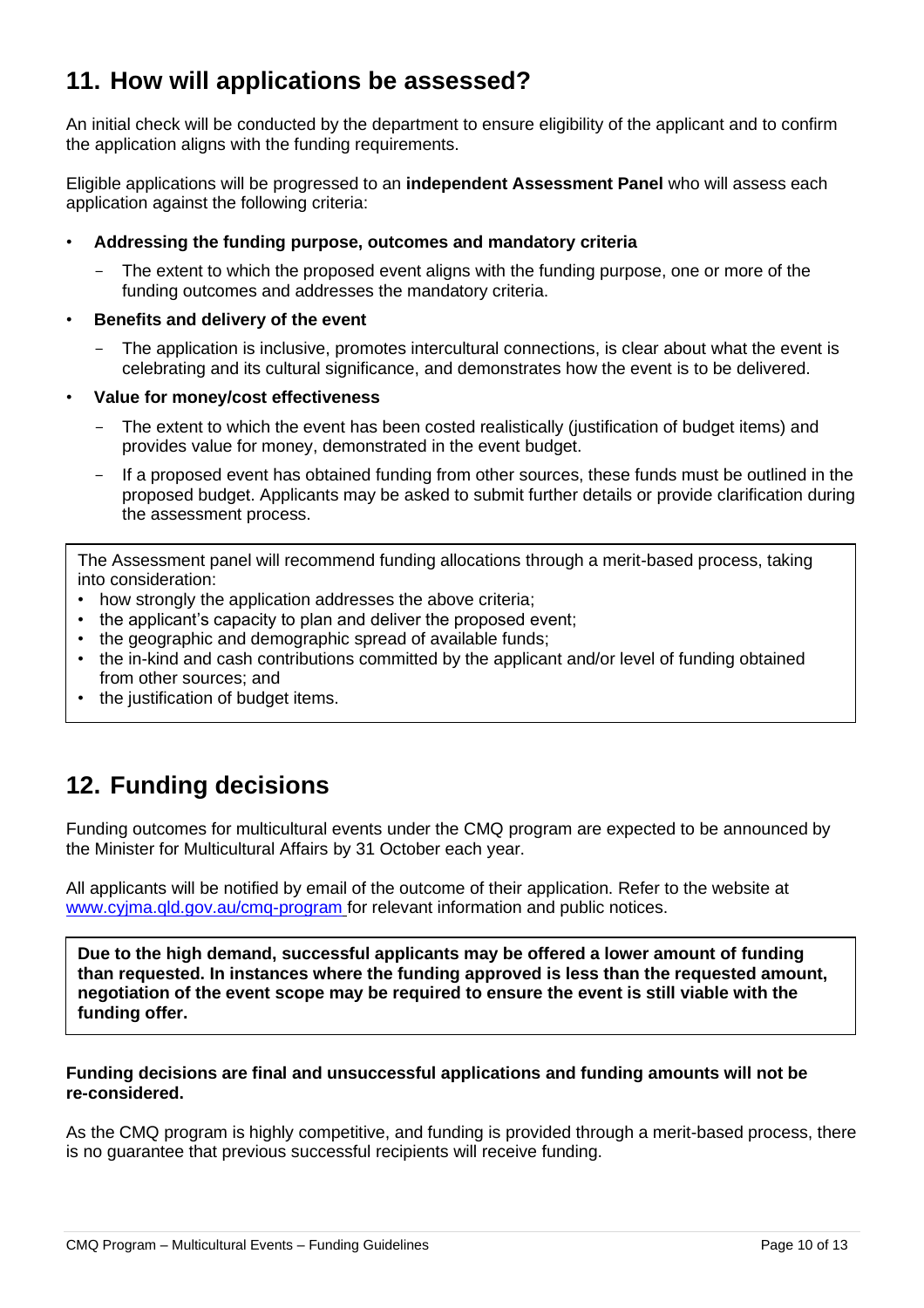## <span id="page-10-0"></span>**13. Successful applications**

**All applicants successful** in receiving funding will be required to:

| <b>Enter into a funding</b><br>agreement                                                                                                                    | Comprises an approval letter, funding guidelines, your submitted<br>application, and the Terms and Conditions.<br>"Particulars" in the Terms and Conditions means your submitted<br>$\bullet$<br>application<br>Ensure you comply with any relevant laws and regulations, such as the<br>$\bullet$<br>requirements for working with children, in the delivery of the event.                                                                                                                                                                                                                                                                                                                                                                                                                             |
|-------------------------------------------------------------------------------------------------------------------------------------------------------------|---------------------------------------------------------------------------------------------------------------------------------------------------------------------------------------------------------------------------------------------------------------------------------------------------------------------------------------------------------------------------------------------------------------------------------------------------------------------------------------------------------------------------------------------------------------------------------------------------------------------------------------------------------------------------------------------------------------------------------------------------------------------------------------------------------|
| <b>Acknowledge the</b><br>Queensland<br><b>Government funding</b>                                                                                           | Use of the Queensland Government crest on all promotional material<br>associated with the funded event. The files for the crest and the<br>instructions for their use will be provided to you by the department.                                                                                                                                                                                                                                                                                                                                                                                                                                                                                                                                                                                        |
| <b>Invite the Minister for</b><br><b>Multicultural Affairs to</b><br>funded events                                                                          | The Minister would welcome an opportunity to participate, if available.<br>$\bullet$<br>The department will provide contact details for sending an invitation.                                                                                                                                                                                                                                                                                                                                                                                                                                                                                                                                                                                                                                          |
| <b>Submit an online Event</b><br><b>Details Confirmation</b><br>form                                                                                        | Submit two months prior to the delivery date of the event indicated in your<br>$\bullet$<br>application.<br>The Minister's office and the department refer to the event details<br>$\bullet$<br>provided in your application, so it is very important to keep the<br>department informed of any changes.                                                                                                                                                                                                                                                                                                                                                                                                                                                                                                |
| Submit an online<br><b>Acquittal Report within</b><br>six weeks after delivery<br>of the funded event.                                                      | Funding recipients will receive email notification when the report template<br>$\bullet$<br>has been attached to the funding application in SmartyGrants. The report<br>must be submitted by the specified due date.<br>The acquittal report collects information about event outcomes,<br>including cultural, social and economic returns on investment.<br>It is recommended that you familiarise yourself with the sample<br>$\overline{\phantom{m}}$<br>acquittal report available at www.cyjma.qld.gov.au/cmq-program<br>before you submit your application so you understand the obligations<br>which come with receiving public funding.<br>The department may request the return of grant funds if they are<br>unspent at the time of acquittal or due to breaches of the funding<br>agreement. |
| <b>Submit an online</b><br><b>Variation Form to</b><br>request approval for<br>proposed changes to<br>the funded event<br>(outlined in the<br>application). | This form will be attached to your application.<br>$\bullet$<br>Approval must be sought for any changes to the activity title, dates,<br>$\bullet$<br>locations, proposed attendance, funded activities or scope at least<br>28 days before the event is proposed to be held.<br>The organisation must also advise the department immediately of the<br>cancellation of the event.<br>It is extremely important the organisation notify and receive approval<br>before any changes are implemented - not to do so will be a breach of<br>the Terms and Conditions of the funding agreement and may require the<br>organisation to return all funding.                                                                                                                                                   |
| <b>Ensure a COVID-Safe</b><br>event                                                                                                                         | In delivering your event, ensure you comply with COVID safe practices<br>$\bullet$<br>and social distancing requirements set out by the Queensland<br>Government.<br>Visit https://www.covid19.gld.gov.au/government-actions for more<br>information.                                                                                                                                                                                                                                                                                                                                                                                                                                                                                                                                                   |

Successful applications will be advertised on Queensland Government websites. **An applicant must inform the department if the organisation does not want their contact information made public.**

Please contact the department via [MAfunding@cyjma.qld.gov.au](mailto:MAfunding@cyjma.qld.gov.au) if you have any queries about requirements under the funding agreement.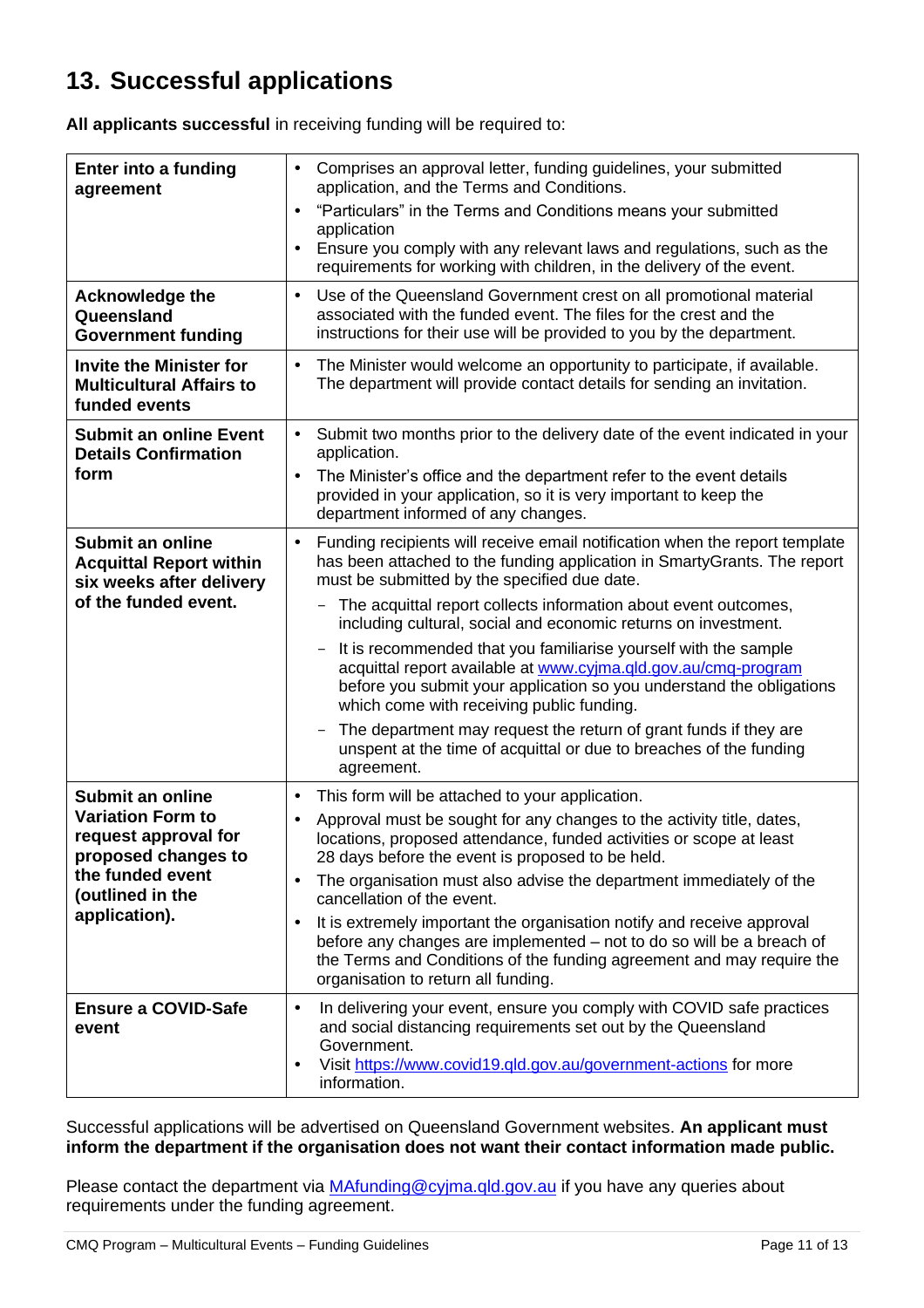## <span id="page-11-0"></span>**14. Unsuccessful applications**

All applicants unsuccessful in receiving funding:

- will receive a notification email/letter;
- can refer to the following links for a range of funding programs or grant opportunities that are managed by the different levels of government and private sectors:
	- **Australian Government**  Funding programs available within the Australian Government. <https://www.communitygrants.gov.au/> <https://www.business.gov.au/Grants-and-Programs>
	- **Queensland Government**  Funding programs available within the Queensland Government. [http://www.grants.services.qld.gov.au](http://www.grants.services.qld.gov.au/)
	- **Local Government**  Contact details for local councils to discuss funding programs available. [https://www.statedevelopment.qld.gov.au/local-government/local-government-directory/search-the](https://www.statedevelopment.qld.gov.au/local-government/local-government-directory/search-the-local-government-directory)[local-government-directory](https://www.statedevelopment.qld.gov.au/local-government/local-government-directory/search-the-local-government-directory)
	- **Other funding programs**  Government and Philanthropic funding opportunities available: [https://www.multiculturalaustralia.org.au/grants\\_list](https://www.multiculturalaustralia.org.au/grants_list) <https://www.qcoss.org.au/grants/>
- visit the Ethnic Communities Council of Queensland (ECCQ) website at [https://eccq.com.au/what-we](https://eccq.com.au/what-we-do/strengthening-communities/community-sector-development/)[do/strengthening-communities/community-sector-development/](https://eccq.com.au/what-we-do/strengthening-communities/community-sector-development/) to access online and easily accessible resources and information on education workshops and funding readiness clinics. You can also contact Ms Carrie Barnett, Community Sector Manager at ECCQ on [carrieb@eccq.com.au](mailto:carrieb@eccq.com.au) for grant design, writing assistance and one-on-one support for any applications.

## <span id="page-11-1"></span>**15. Help with running successful events**

#### <span id="page-11-2"></span>**COVID Safe Events**

• Due to COVID-19, certain measures may be required for staging of public events. Events must operate in accordance with the current public health and social measures. For the latest information on COVID safe event planning, visit the website at [https://www.covid19.qld.gov.au/government](https://www.covid19.qld.gov.au/government-actions)[actions.](https://www.covid19.qld.gov.au/government-actions)

#### <span id="page-11-3"></span>**Events in Queensland, Best Practice Guidelines for event delivery in Queensland**

- To assist event organisers, the Department of the Premier and Cabinet (DPC) has produced the *Events in Queensland, Best Practice Guidelines for event delivery in Queensland* which is available for download at [https://www.qld.gov.au/about/events-awards-honours/events/running-events/.](https://www.qld.gov.au/about/events-awards-honours/events/running-events/) The document outlines guiding principles for event organisers interacting with the Queensland Government and local government authorities to enable them to successfully plan and manage an event. While the guidelines are targeted toward medium sized events, they could be used for most event types.
- DPC has also produced a range of templates to help event and festival organisers which are available on their website at [https://www.qld.gov.au/about/events-awards-honours/events/running](https://www.qld.gov.au/about/events-awards-honours/events/running-events/)[events/.](https://www.qld.gov.au/about/events-awards-honours/events/running-events/) Templates cover aspects such as event budget, event management, marketing and communications, risk management and event site plans and are provided as support and guidance materials only.